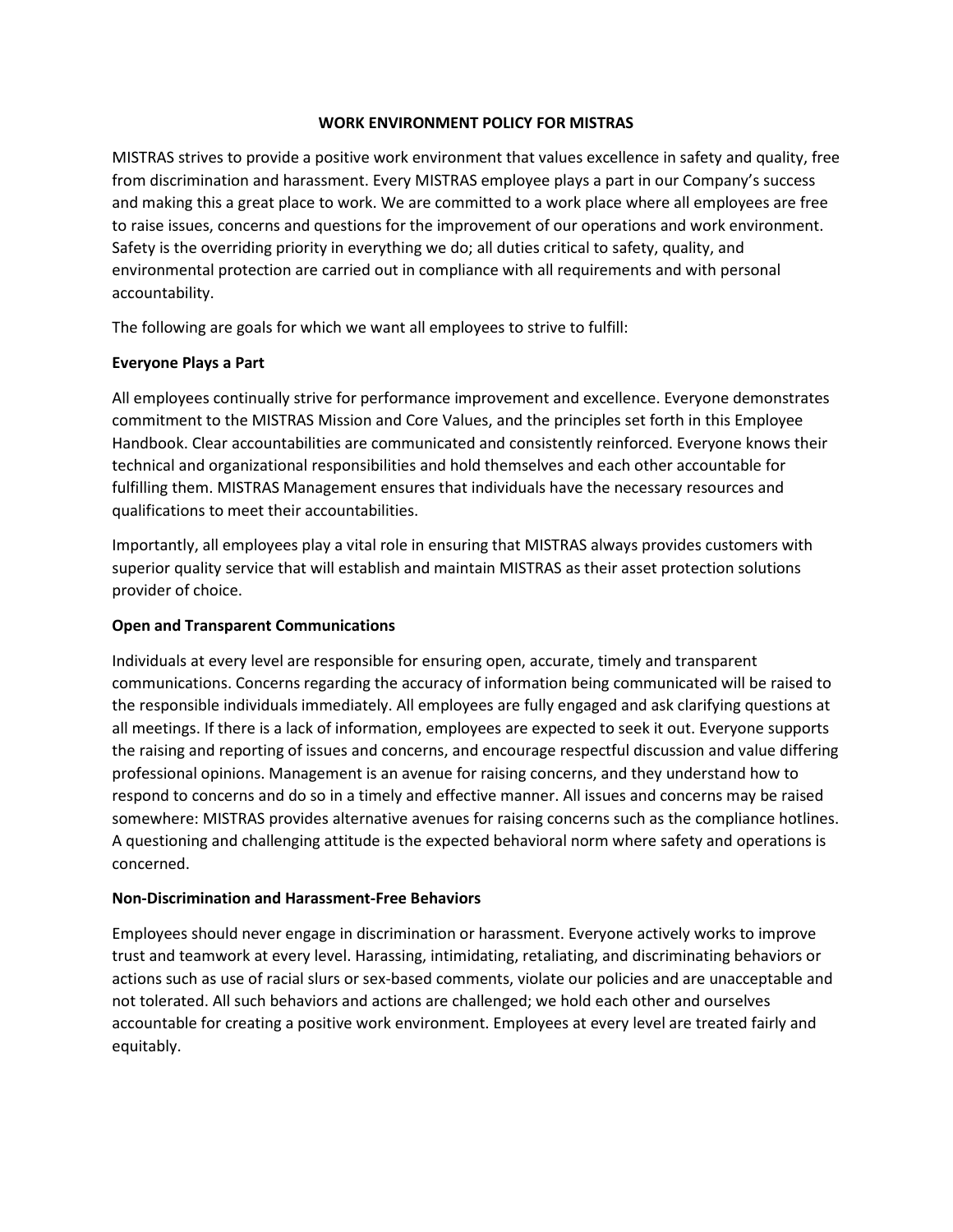#### **MISSION STATEMENT**

We will deliver value by developing, integrating and executing asset protection solutions that maximize uptime and safety.

#### **VISION STATEMENT**

Be the integrated-solution partner to solve civilization's unmet asset protections needs.

#### **EQUAL OPPORTUNITY EMPLOYMENT**

MISTRAS is committed to the principles of equal employment opportunity in the workplace for all MISTRAS employees and job applicants. MISTRAS has identified this policy as a means to attract, develop, and retain a highly skilled work force to meet the demands of our mission. MISTRAS is fully committed to promoting and maintaining a workplace that ensures equality of opportunity for everyone, regardless of the following legally protected characteristics: race, color, religion, creed, sex, pregnancy (including childbirth and related medical conditions), national origin, age, physical or mental disability, uniformed service member status, protected veteran status, protected genetic information (including characteristics and testing), and/or any other characteristic protected by federal, state, or local laws. This commitment includes giving every qualified individual full consideration for employment opportunities, including hiring, promotions and training.

All employees, especially managers and supervisors, must ensure that the workplace is free from discrimination, intimidation, violence and reprisal. All employees have a role to play, and each must be committed to treating one another professionally.

Any employee who believes that he or she has been discriminated against in the workplace or who is aware of discrimination against others in the workplace, should follow the Complaint Procedure set forth in the Reporting Harassment – The Responsibility of All Employees policy. If the Company determines that this policy has been violated, remedial action will be taken, commensurate with the severity of the offense. Retaliation against an individual for complaining or participating in an investigation, in good faith, is strictly prohibited and violators will be subject to disciplinary action, up to and including termination of employment.

#### **HARASSMENT-FREE WORKPLACE**

All members of the MISTRAS workforce are responsible for assuring that the workplace is free from unlawful harassment. Unlawful harassment includes any verbal and/or physical conduct that may reasonably be perceived as demeaning or showing hostility toward an individual because of the following legally protected characteristics: race, color, religion, creed, sex, pregnancy (including childbirth and related medical conditions), national origin, age, physical or mental disability, uniformed service member status, protected veteran status, protected genetic information (including characteristics and testing), and/or any other characteristic protected by federal, state, or local laws.

Sexual harassment is a type of harassment and includes unwanted sexual advances, requests for sexual favors or visual, verbal or physical conduct of a sexual nature when: (1) submission to such conduct is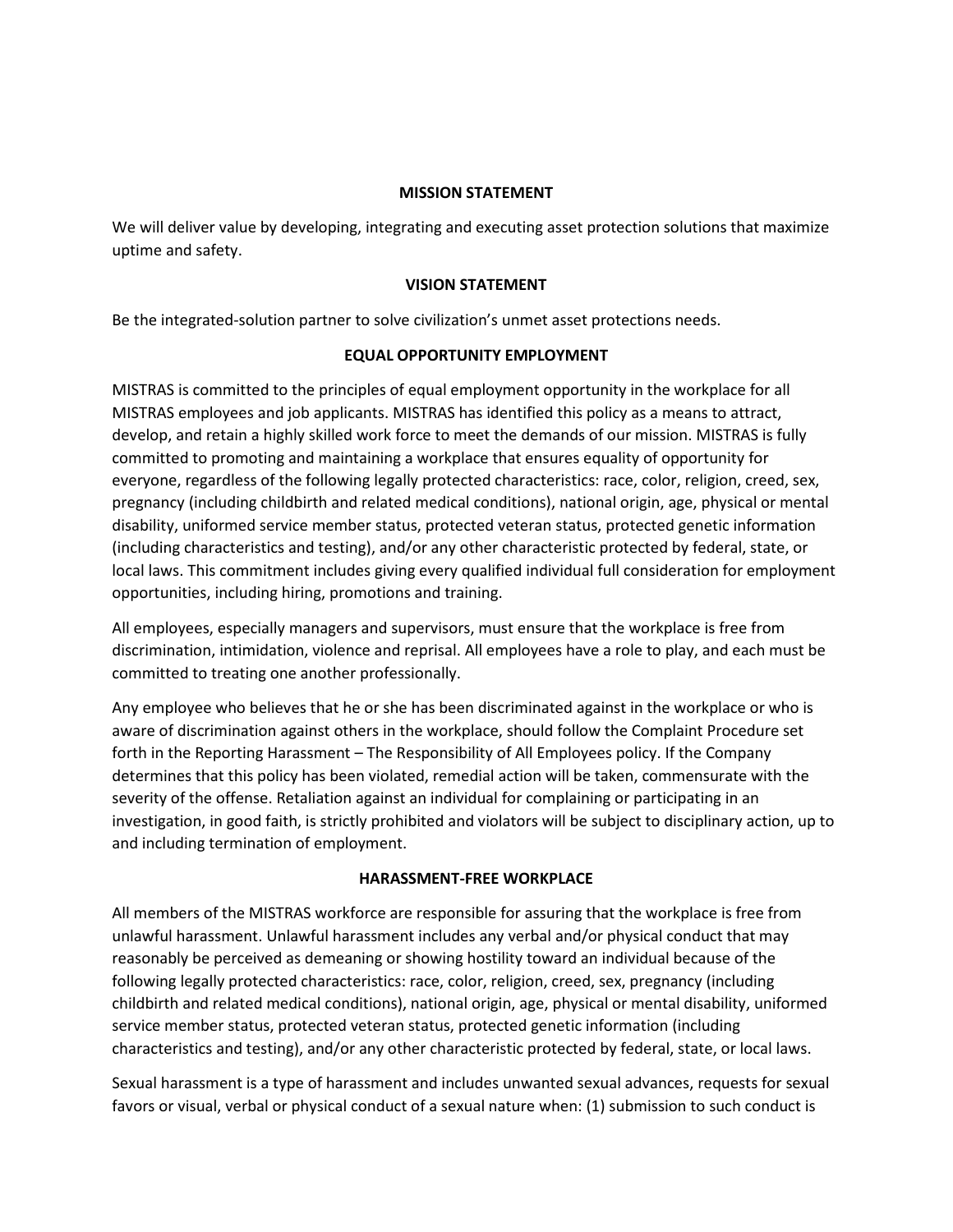made a term or condition of employment; or (2) submission to or rejection of such conduct is used as basis for employment decisions affecting the individual; or (3) such conduct has the purpose or effect of unreasonably interfering with an employee's work performance or creating an intimidating, hostile or offensive working environment.

Sexual harassment includes many forms of offensive behavior. The following is a partial list:

- Unwanted sexual advances.
- Offering employment benefits in exchange for sexual favors.
- Making or threatening reprisals after a negative response to sexual advances.

• Visual conduct: leering, making sexual gestures, displaying sexually suggestive objects or pictures, cartoons, e-mails, websites or posters.

• Verbal and written conduct: making or using derogatory comments, e-mails, letters, epithets, slurs, sexually explicit jokes, comments about an employee's body or dress.

• Verbal sexual advances or propositions.

• Verbal abuse of a sexual nature, graphic verbal commentary about an individual's body, sexually degrading words to describe an individual, suggestive or obscene letters, notes or invitations.

• Physical conduct: touching, assaulting, impeding or blocking movements.

It is unlawful for males to sexually harass females or other males, and for females to sexually harass males or other females. Sexual harassment on the job is unlawful whether it involves co-worker harassment, harassment by a supervisor or manager, or by persons, including customers or clients, doing business with or for the Company.

No manager has the authority to grant or deny promotions or force any change in job status on the basis of providing or denying sexual favors.

#### **Other Types of Harassment**

Harassment on the basis of the following legally protected characteristics is also prohibited: race, color, religion, creed, national origin, age, physical or mental disability, uniformed service member status, protected veteran status, protected genetic information (including characteristics and testing) and includes but is not limited to the following:

• Verbal conduct including threats, epithets, derogatory comments or slurs.

• Visual conduct including derogatory posters, photography, cartoons, drawings, emails, websites or gestures.

- Physical conduct including assault, unwanted touching or blocking normal movement.
- Retaliation for making harassment reports or threatening to report harassment.

Everyone shares in the responsibility for maintaining an atmosphere free from discrimination and harassment of any kind. Anyone involved in discriminatory practices, including harassment or retaliation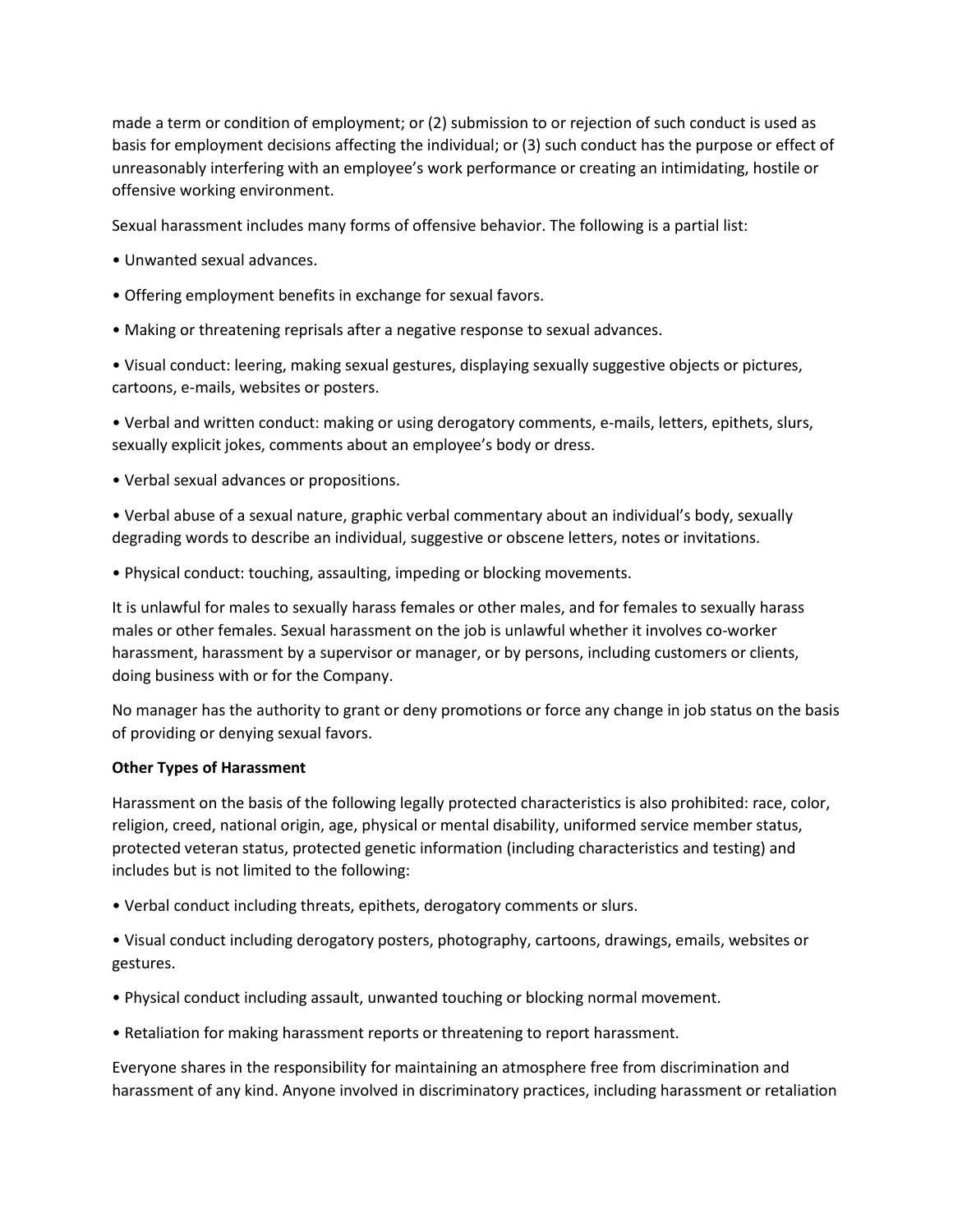for complaining about or participating in an investigation of discrimination or harassment under this policy, regardless of the individual's position at MISTRAS, will be subject to discipline, up to and including termination of employment. Managers, in particular, are responsible for setting a good example and ensuring the anti-harassment policy is followed.

At MISTRAS, we believe that everyone is entitled to work in an environment free from discrimination, harassment and retaliation. Therefore, discrimination, harassment, including sexual harassment, and retaliation by any MISTRAS employee (or anyone else doing business with MISTRAS) will not be tolerated. This policy applies to all harassing conduct regardless of whether it occurs on MISTRAS premises or during or in connection with an off-site Company event or assignment. This policy also prohibits harassment by individuals who are not members of the MISTRAS workforce, such as customers, repairpersons, vendors, or anyone present at a MISTRAS facility.

## **Reporting Harassment – The Responsibility of All Employees**

If an employee believes he or she has been discriminated or retaliated against or harassed or has witnessed discrimination, harassment or retaliation of others at work by anyone, including members of the board of directors, executive officers, managers, co-workers, vendors, customers, or visitors, he or she is empowered to and must take steps to prevent the conduct from escalating or recurring. Employees can take ANY of the following steps in ANY order of preference to address the situation:

1. In many cases, the harasser may not be aware that his/her conduct is rising to the level of harassment and/or is offensive. If the employee deems it appropriate, a simple conversation with the harasser to explain his or her feelings may stop the improper behavior and prevent further conduct of this nature. However, talking to the alleged harasser about his or her conduct is not required.

2. An employee may also report the conduct directly to his or her supervisor/manager or to any other supervisor/manager. Any supervisor/manager that is aware of discrimination, harassment or retaliation or receives a complaint of discrimination, harassment or retaliation must report the matter to the Human Resources Department.

3. The employee may contact the Human Resources Department directly at to report the conduct.

4. If circumstances warrant, violations may be brought to the Chair of the Audit Committee or Chair of the Corporate Governance Committee or where appropriate, to any other board member.

5. The employee may also raise a complaint anonymously to the MISTRAS confidential hotline..

### **No Retaliation Permitted**

The Company prohibits retaliation against any individual who, in good faith, reports prohibited discrimination, harassment, or retaliation, files a complaint of prohibited discrimination, harassment or retaliation, or participates in the investigation of such a complaint. Retaliation is a serious offense that can result in disciplinary action, including termination of employment.

This protection exists even if a complaint is eventually dismissed or is deemed to lack merit. Please note, however, that intentionally making false accusations, or acting in bad faith, will not be tolerated; a person will be held accountable for making intentionally false claims of discrimination, harassment or retaliation. Engaging in this conduct could lead to the termination of employment.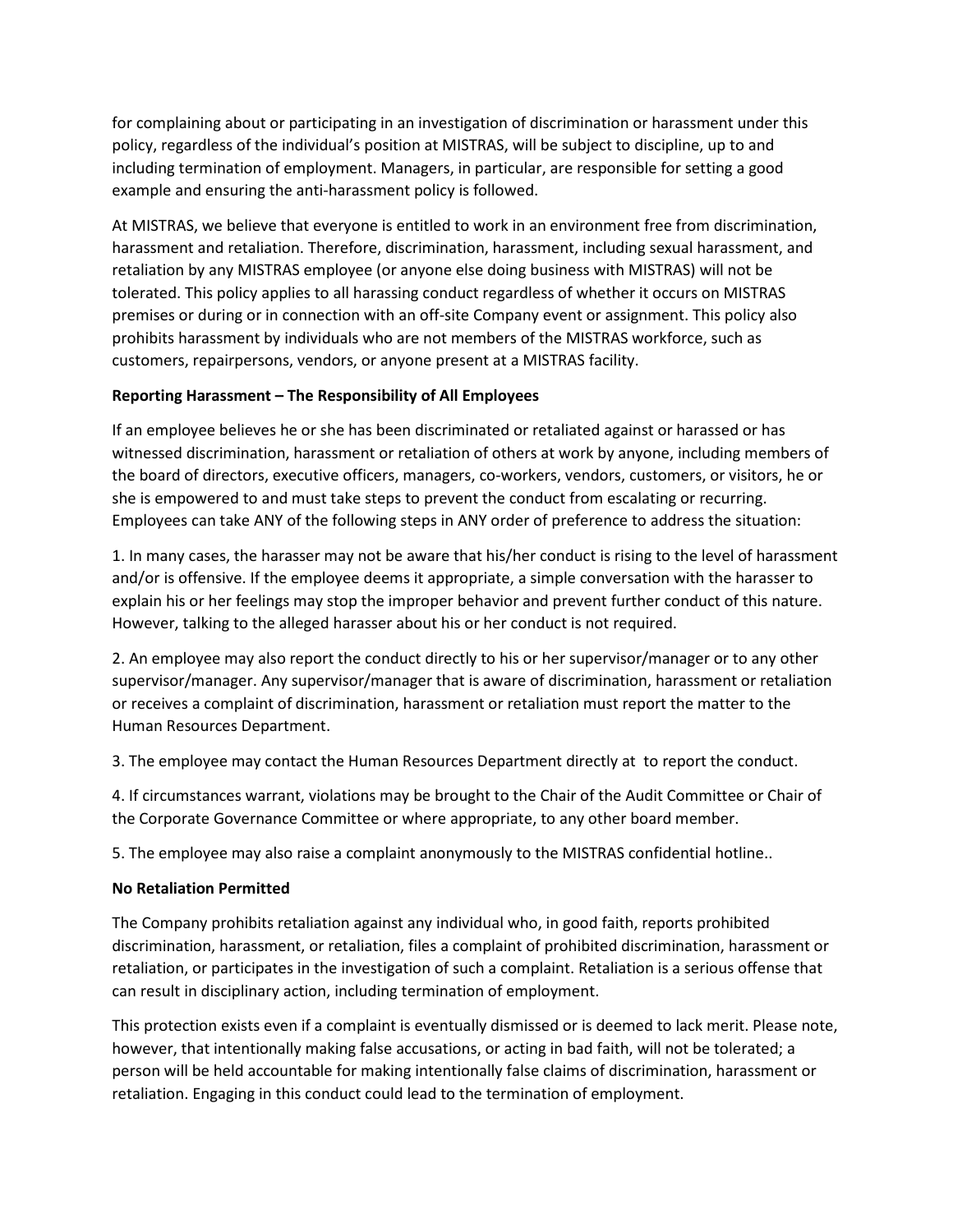Colleagues who assist others in raising a complaint of prohibited discrimination, harassment or retaliation by offering advice and moral support, or by giving testimony or documentary evidence in support of a complaint, are similarly protected.

### **Responsibilities of MISTRAS**

When MISTRAS receives a complaint of discrimination, harassment or retaliation, it will investigate the allegation in a timely, fair and expeditious manner. The investigation will be conducted in such a way as to maintain confidentiality to the extent practicable under the circumstances. When MISTRAS has completed the investigation, it will, to the extent appropriate, inform the person filing the complaint and the person alleged to have committed the conduct of the results of that investigation.

If it is determined that inappropriate conduct has occurred, MISTRAS will act promptly to eliminate the offending conduct, and where it is appropriate, MISTRAS will also impose disciplinary action, up to and including termination.

## **WORKPLACE ACCOMMODATIONS**

## **Disabilities**

MISTRAS is committed to providing reasonable accommodations for the known physical or mental limitations of an otherwise qualified individual with a disability who is an applicant or employee unless undue hardship and/or a direct threat to the health and/or safety of the individual or others would result.

All applicants or employees who require an accommodation in order to perform the essential functions of the job should contact Human Resources or the Senior Benefits Manager and request such an accommodation. The individual with the disability should specify in writing what barriers and limitations make it difficult for him or her to perform the job. Supporting documentation may be requested for consideration and review. MISTRAS will conduct an investigation regarding the barriers and limitations and will then identify possible accommodations, if any, that will help to eliminate the barrier(s) or limitation(s). Accommodation decisions may be appealed through the designated appeals process. All medical information will be kept by the Human Resources Department as confidential medical records files, separate from employment records. If the accommodation is reasonable and will not impose an undue hardship on the Company and/or a direct threat to the health and/or safety of the individual or others, the Company will make the accommodation or may propose an alternative accommodation(s).

The Company will also make reasonable accommodations for conditions related to pregnancy, childbirth or related medical conditions, if requested with the advice of the employee's health care provider, as required by law.

### **Religious**

MISTRAS is further committed to providing accommodations for individuals with bona fide conflicts between MISTRAS' business practices and the individual's religious beliefs in a manner that is consistent with applicable law. All requests for accommodation from employees generally must be submitted in writing and include sufficient information about the business practice that conflicts with the individual's religious beliefs and the individual's proposal on how to address that conflict.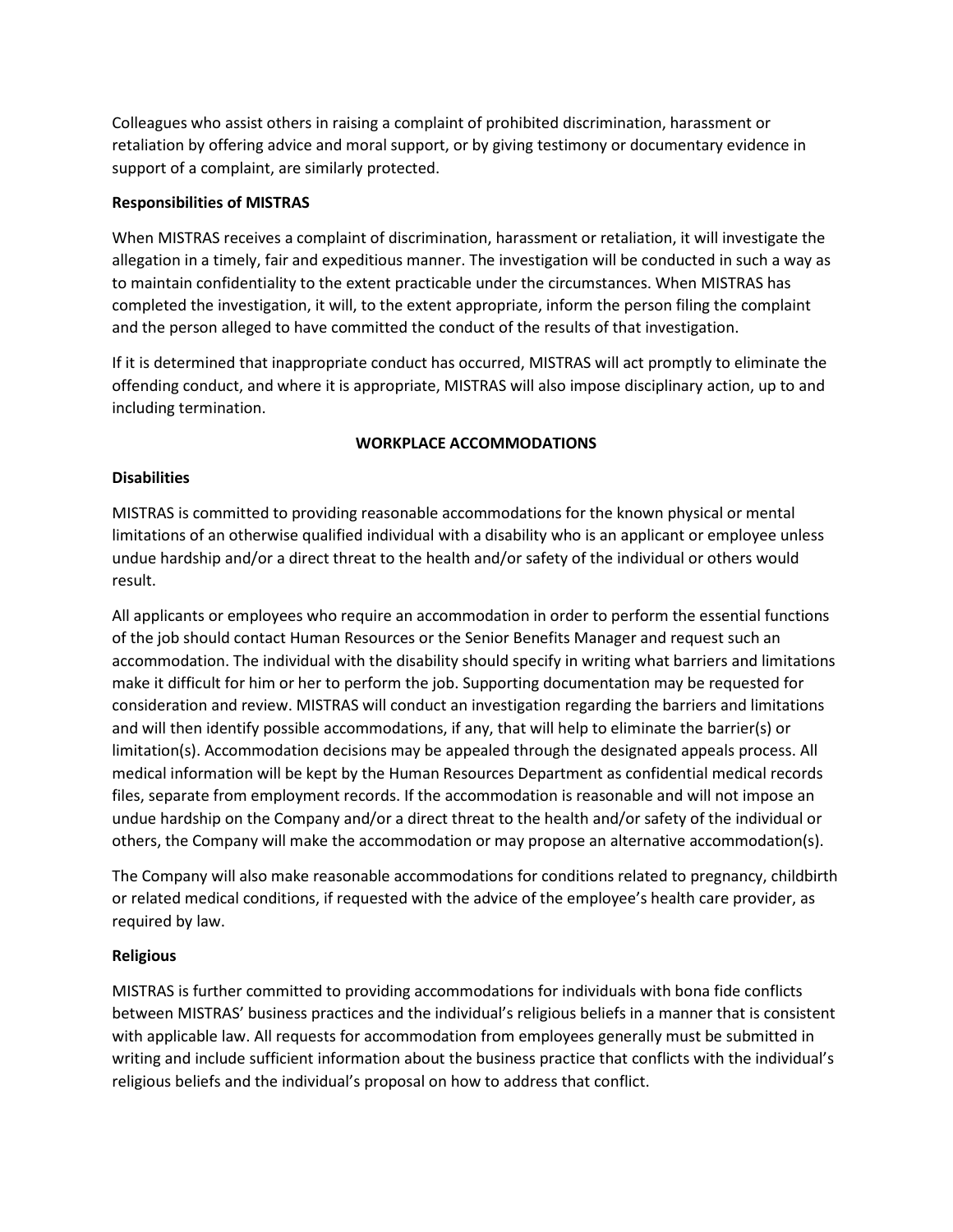### **RELATIONSHIPS WITH CUSTOMERS AND THE PUBLIC**

MISTRAS' customers are one of our organization's most valuable assets. In every interaction with our customers and the public, our employees represent the very essence of MISTRAS. Customers will judge all of us by how they are treated with each employee contact. Therefore, included as one of our guiding policies and one of our first business priorities, nothing is more important than being professional, courteous, helpful, and prompt in the attention given to our customers. It is every employee's obligation to assist any customer or potential customer.

Additionally, personal contact with the public, manners on the telephone, and the communications sent to customers are a reflection not only of the individual employee, but also of the professionalism of the MISTRAS organization. Positive customer relations enhance the public's perception of MISTRAS, and also contribute to greater customer loyalty and increased sales and profit.

### **BUSINESS ETHICS**

As an industry leader, MISTRAS Group, Inc. has a responsibility to maintain the highest standards of business behavior to ensure our long-term success. The MISTRAS Group, Inc. Code of Conduct defines our approach to conducting business dealings with each other, our vendors, our partners and our customers, as we prepare to take the company to the next level. Please refer to the Code of Conduct for complete guidance in this area.

MISTRAS' Code of Conduct is available on MISTRAS' SharePoint site. Below are several examples of prohibited conduct:

- Not complying with Company and/or customer safety regulations.
- Deliberately falsifying reports including:
	- o Falsifying data.
	- o Classifying obviously unacceptable defects as acceptable.
	- o Not reporting obviously unacceptable defects.
	- o Reporting welds that are not actually inspected.
	- o Reporting inspections that cannot possibly be interpreted because of poor quality such as poor radiographs.
	- o Not performing a test but recording as tested.
- Improper disposal of chemicals or waste.

• Intentional and improper use of radiation or radiation safety equipment, or other chemicals or equipment.

- Accepting or soliciting gifts from contractors or other outside personnel.
- Offering or providing gifts from contractors or other outside personnel.

• Stealing, reporting the use of supplies such as gas or oil which haven't been actually used, reporting mileage which has not been driven, reporting repairs which have not been made, etc.

• Altering any time sheet and/or time card or altering another employee's time sheet and/or time card.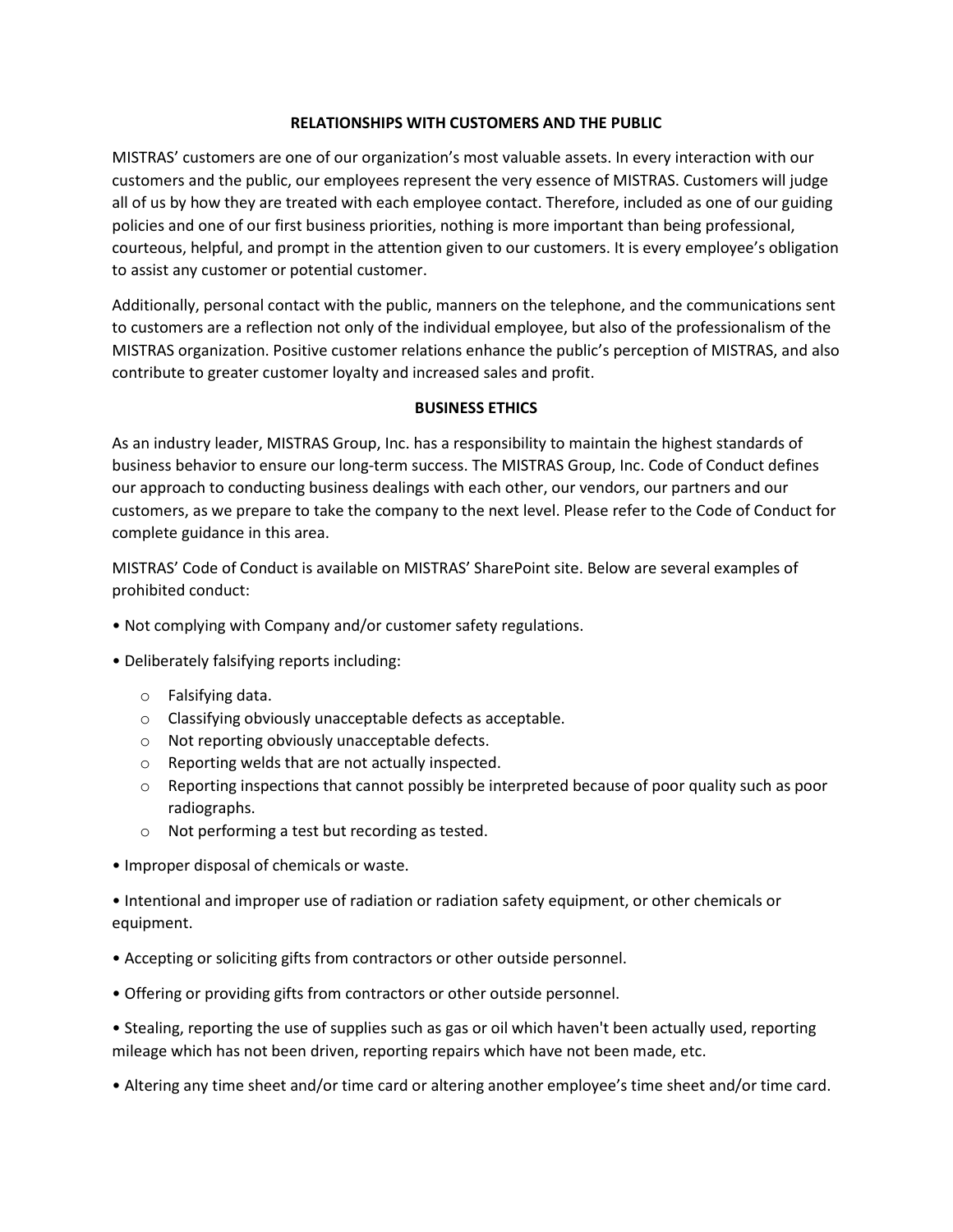• Removing from Company premises any Company property; including keys, passcodes, computers, Confidential Information, Trade Secrets, and similar records or other materials without proper authorization. Confidential Information includes, for example, non-public information about the Company or its operations, information about business partners, clients, competitors, and the Company's attorney-client communications. Trade Secrets include information such as the development of systems, business processes, products, know-how and technology.

• Neglecting job duties and responsibilities or refusing to take or perform a work assignment.

• Engaging or participating in any unlawful interruption of work.

• Insubordination to a supervisor/manager by disobeying instructions properly issued by a member of management pertaining to your work.

• Bringing firearms or other weapons on to Company or customer premises or carrying them on one's person while working except to the extent such restriction is prohibited by law.

• Bringing intoxicating beverages or illegal drugs on the Company premises except as authorized by this Handbook.

• Using abusive, violent, threatening or vulgar language at any time during working hours or while on premises owned or occupied by the Company.

• Provoking a physical fight or engaging in physical fighting during working hours or on premises owned or occupied by the Company.

• Possessing, selling or abusing or being under the influence of any illegal drug while at work or on work time, or unauthorized use or possession or sale of controlled substances while on Company premises.

- Damage or destruction of Company property or the property of our clients.
- Gambling or other unlawful conduct on Company premises or while conducting Company business.

• Unauthorized use of Company equipment or property or customer information for personal reasons or using the Company for personal profit.

- Failing to immediately report an accident or damage to MISTRAS or customer property.
- Providing any type of service or consultation in competition with the Company's interests.
- Sleeping on the job.

MISTRAS reserves the right to determine whether any conduct violates our Code of Conduct and/or this ethics policy and the appropriate corrective action, including but not limited to, immediate termination of employment. The Company reserves the right to issue any type of discipline in response to any violation of Company policy or performance issue in its sole discretion.

### **CONFLICTS OF INTEREST**

A "conflict of interest" occurs when a person's private interest interferes in any way – or even appears to interfere – with the interests of the Company as a whole. Employees must avoid any situation that actually or potentially involves a conflict between their personal interests and the interests of the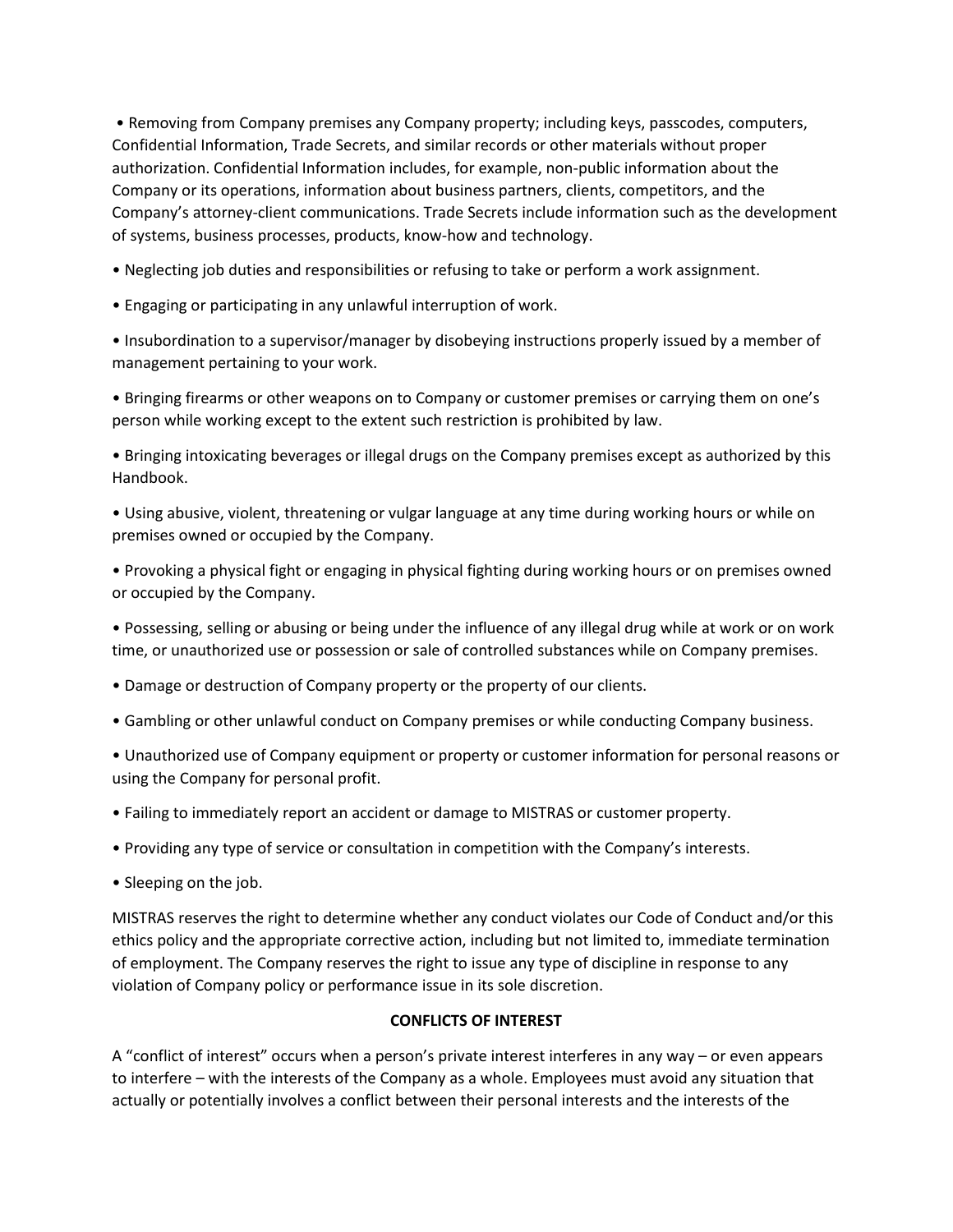Company. The policy regarding conflicts of interest is defined in the MISTRAS Group, Inc. Code of Conduct that can be found on MISTRAS' SharePoint site.

Employees can also contact their immediate supervisor/manager or the Human Resources Department for more information about conflicts of interest.

The following points identify a few situations that may create actual or potential conflicts of interest:

• Business dealings between MISTRAS and/or an outside firm in which a MISTRAS employee, or relative of a MISTRAS employee has an interest.

• A situation in which an employee is in a position to influence a decision that may result in a personal gain for that employee or for a relative as a result of MISTRAS' business dealings.

• A situation in which an employee or relative receives any kickback, bribe, substantial gift, or special consideration as a result of any transaction or business dealings involving MISTRAS.

It is imperative that employees who have any influence on transactions with MISTRAS, including those involving purchases, contracts, or leases, disclose to an officer of MISTRAS, as soon as possible, the existence of any actual or potential conflict of interest so that safeguards can be established to protect all parties.

[omitted para on "related party transaction"

## **LACTATION ACCOMMODATION**

The Company will provide a reasonable amount of break time to accommodate an employee desiring to express breast milk for the employee's infant child. Employees needing breaks for lactation purposes may use ordinary paid rest breaks or may take other reasonable break time when needed. If possible, the lactation break time should run concurrently with scheduled meal and rest breaks already provided to the employee. If the lactation break time cannot run concurrently with meal and rest breaks already provided or additional time is needed for the employee, the lactation break time will be unpaid for nonexempt employees.

Employees will be relieved of all work-related duties during any unpaid break. Where unpaid breaks or additional time are required, employees should work with their supervisor or Human Resources regarding scheduling and reporting the extra break time. Where state law imposes more specific requirements regarding the break time or lactation accommodation, the Company will comply with those requirements.

Because exempt employees receive their full salary during weeks in which they work, all exempt employees who need lactation accommodation breaks do not need to report any extra break time as "unpaid." The Company will provide employees with the use of a room or a private area, other than a bathroom or toilet stall, that is shielded from view and free from intrusion from co-workers and the public. The Company will make a reasonable effort to identify a location within close proximity to the work area for the employee to express milk. This location may be the employee's private office, if applicable.

The Company will otherwise treat lactation as a pregnancy-related medical condition and address lactation-related needs in the same manner that it addresses other non-incapacitating medical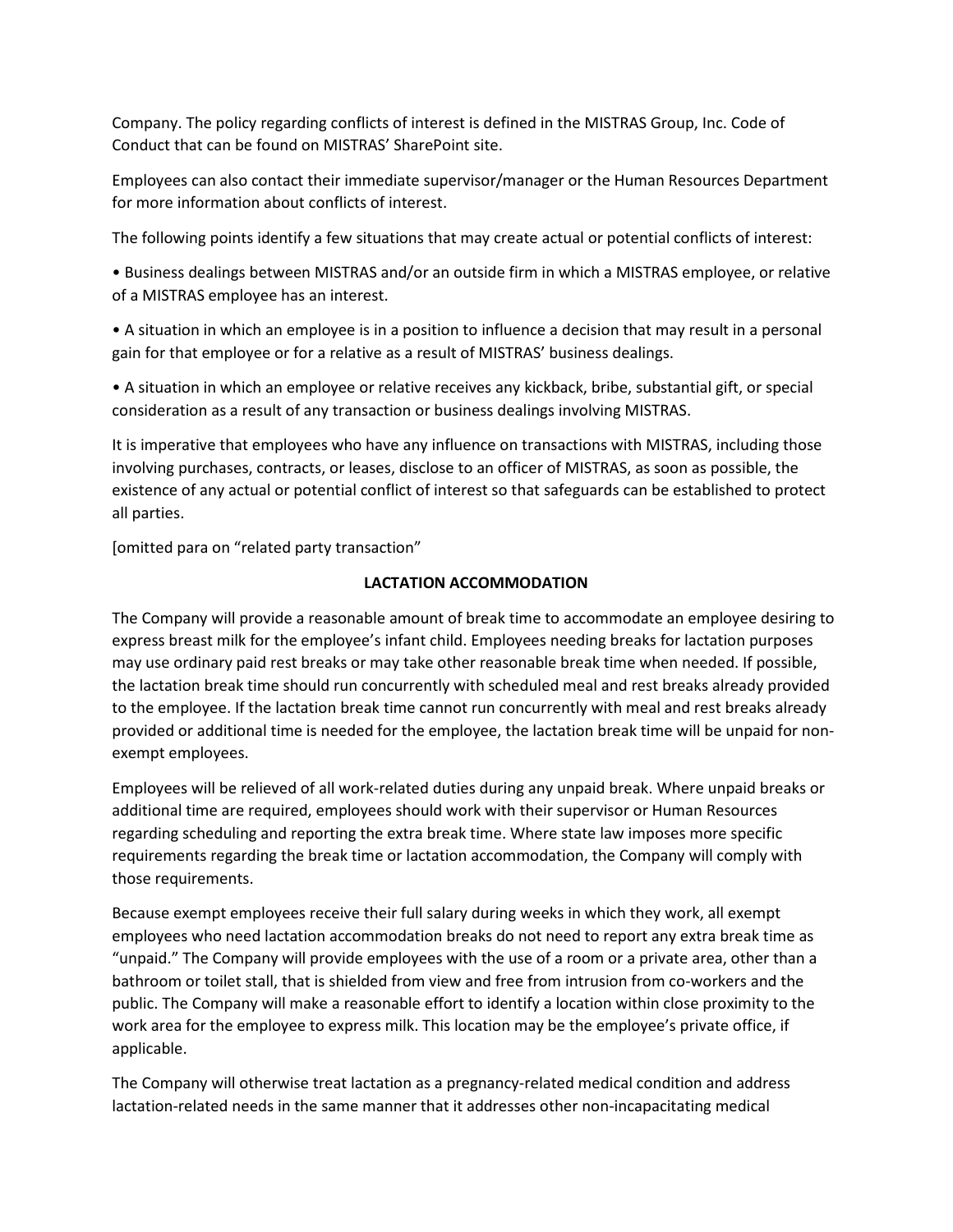conditions, including requested time off for medical appointments, requested changes in schedules and other requested accommodations.

Employees should discuss with their supervisor or Human Resources the location for storage of expressed milk. In addition, employees should contact Human Resources during their pregnancy or before their return to work to identify the need for a lactation area.

## **ALCOHOL AND DRUG-FREE WORKPLACE**

MISTRAS is committed to providing a drug-free, healthy, and safe workplace. To promote this goal, employees are required to report to work in appropriate mental and physical condition to perform their jobs in a satisfactory manner.

While on MISTRAS premises and while conducting business-related activities off MISTRAS premises, no employee may use, possess, distribute, sell, or be under the influence of alcohol or illegal drugs. Possessing containers of alcohol that are gifts, decorative or commemorative may be maintained on premises if they are kept in an office which can be locked and are not used for consumption, except as permitted below. The legal use of prescribed drugs is permitted on the job only if it does not impair an employee's ability to perform the essential functions of the job effectively and in a safe manner that does not endanger other individuals in the workplace.

On special occasions during Company designated events only, alcoholic beverages may be served and consumed in moderation. Use of alcohol at special occasions must be approved by an executive of the Company. Violations of this policy may lead to disciplinary action, up to and including immediate termination of employment, and/or required participation in a substance abuse rehabilitation or treatment program. Such violations may also have legal consequences. Employees with questions or concerns about substance dependency or abuse are encouraged to use the resources of the Employee Assistance Program ("EAP"). They may also wish to discuss these matters with their supervisor/manager, the Human Resources Department, and/or the Compliance Department to receive assistance. The Human Resources Department can be reached at.

Employees with questions on this policy or issues related to drug or alcohol use in the workplace should raise their concerns with their supervisor/manager or the Human Resources Department without fear of retaliation.

# **DRUG TESTING**

In furtherance of MISTRAS' commitment to providing a safe, healthy, and productive work environment for all employees, MISTRAS may require employees to submit to alcohol or drug testing in accordance with applicable law.

Questions concerning this policy and/or its administration should be directed to the Human Resources Department.

# **POLICY FOR SOCIAL MEDIA**

MISTRAS and its subsidiaries understand that social media can be a fun and rewarding way to share life and opinions with family, friends, and co-workers around the world. However, use of social media also presents certain risks and carries with it certain responsibilities. To assist employees in making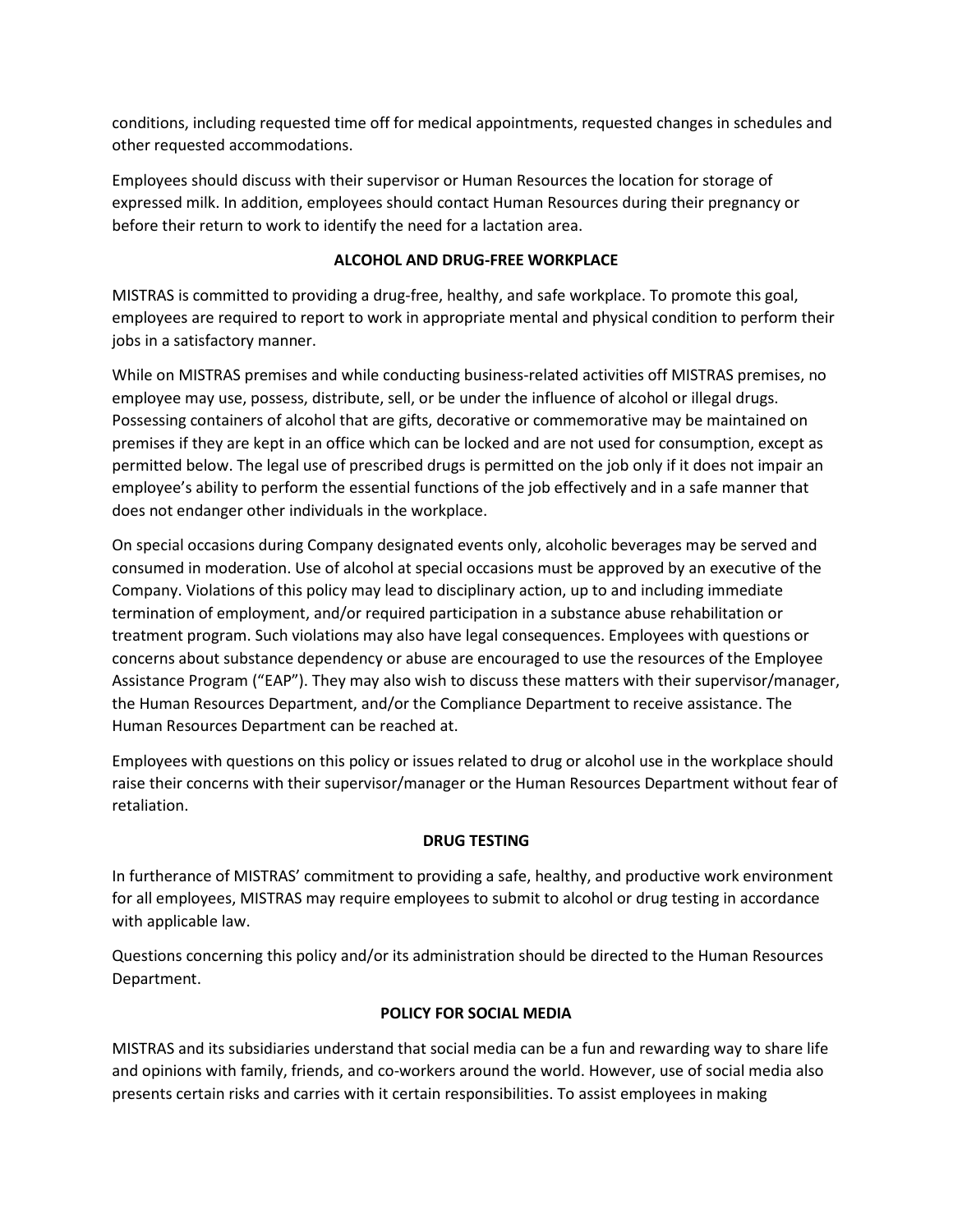responsible decisions about the use of social media, we have established these guidelines for appropriate use of social media. This policy applies to all employees who work for MISTRAS Group, Inc. or any of its subsidiaries.

### **Guidelines**

In the rapidly expanding world of electronic communication, social media can mean many things. Social media includes all means of communicating or posting information or content of any sort on the Internet, including one's own or someone else's web log or blog, Twitter, journal or diary, personal web site, social networking or affinity web site, web bulletin board, or a chat room, whether or not associated or affiliated with MISTRAS, as well as any other form of electronic communication. The same principles and guidelines found in MISTRAS policies and Code of Conduct apply to any activities online. Ultimately, an employee is solely responsible for what he or she posts online. Before creating online content, carefully consider the content and the potential adverse effects of information disclosure (such as Company trade secrets and confidential business information) or statements on others such as coworkers and customers (for example statements that could be perceived as threatening, harassment or misleading or a misrepresentation).

### **Know and Follow the Policy Guidelines**

You should carefully read this Policy as well as the MISTRAS' Business Ethics, Confidentiality, and the Harassment-Free Workplace Policies (above), to ensure personal postings that refer to or pertain to MISTRAS, its products, services, employees, customers and suppliers are consistent with these policies. Inappropriate postings that may include discriminatory remarks, harassment, and threats of violence or similar inappropriate or unlawful conduct will not be tolerated and may result in disciplinary action up to and including termination.

# **Do Not Disclose MISTRAS Confidential Information or Trade Secrets**

All employees must maintain the confidentiality of MISTRAS confidential information (including trade secrets, but not including information regarding wages, hours, or working conditions). The Confidentiality policy (above) sets out the type of information which constitutes confidential information that may not be disclosed to a third party, which means this information may not be disclosed on social media in any manner. Disclosing trade secrets or confidential information may give our competitors an unfair advantage and harm MISTRAS' business. You must also guard against the inadvertent disclosure of confidential information. For example, posting on Facebook or LinkedIn (where you have identified your employer as MISTRAS) that you are looking forward to the weekend because the "big deal you have been working on is closing tomorrow" may inadvertently disclose very confidential and sensitive business information not publicly available. Furthermore, you may not disclose personal information about employees obtained by virtue of your job responsibilities and subject to MISTRAS' confidentiality policies or a confidentiality agreement.

To reduce the risk of identity theft, stalking, and similar criminal conduct, you should not disclose personally identifying information (such as Social Security numbers, credit or debit card numbers or financial account numbers) of MISTRAS' employees, customers, or vendors.

### **Only Authorized Employees May Post on Company Website, Facebook Page, and Blogs**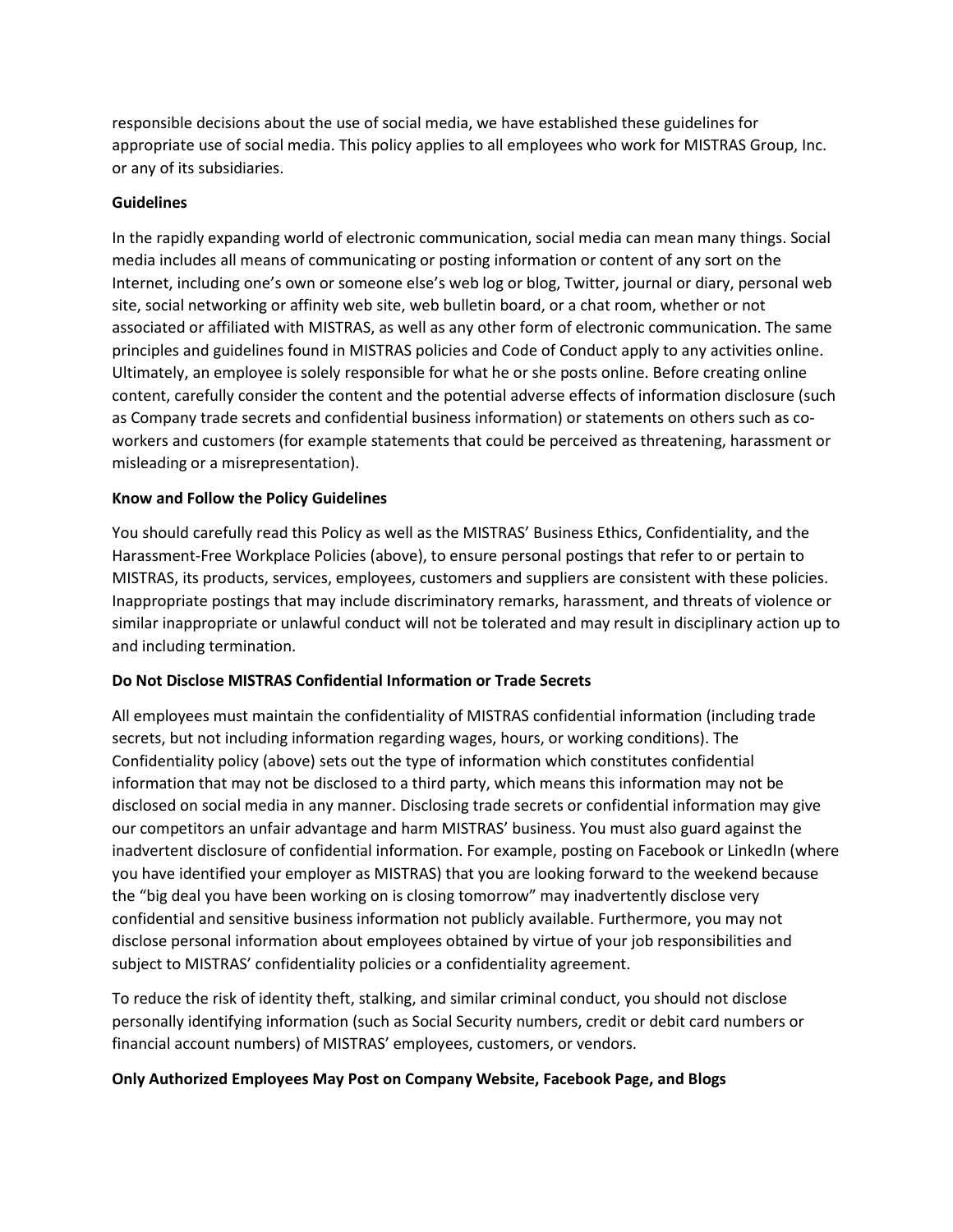Any person designated by the Chief Executive Officer, Executive Vice President, or the Group Director, Marketing and Communications are the only employees authorized on behalf of MISTRAS to create a MISTRAS sponsored social media site or account or to upload or post something to the MISTRAS website, MISTRAS Facebook page, MISTRAS blogs, etc.

## **MISTRAS is the Owner of Company Social Media Accounts & Sites**

Employees, who are authorized by MISTRAS management to participate in or host social media for business related reasons, should keep in mind that MISTRAS owns all tweets, Facebook or other accounts established for MISTRAS business. All activities of this nature must be coordinated with the MISTRAS Marketing and Communications department. Any person with access or control over such an account must surrender all control, passwords, user names, and other relevant access information to MISTRAS at management's request or upon ending employment.

Senior management may appoint MISTRAS employees to participate on social media for industry or similar work related groups such as ANT, AWE, Financial Executive sites, etc. Any such employees must follow this policy as well as all other MISTRAS policies when participating in such media.

# **Be Respectful**

Avoid using statements, photographs, video, or audio that reasonably could be viewed as vulgar, obscene, threatening, or intimidating, that disparage MISTRAS' products, services, customers or suppliers, or that might constitute harassment or bullying. Examples of such conduct might include posts that could contribute to a hostile work environment on the basis of race, sex, religion, national origin, disability, or any other status protected by law or Company policy.

Experience demonstrates that you are more likely to resolve concerns about work by speaking directly with the person who might be causing the problem or concern or with your supervisor/manager, or by using the various internal employee communication avenues that MISTRAS has established, such as the AlertLine, rather than posting complaints to a social media outlet. If you decide to post work-related complaints or criticism, follow the above guidelines about being respectful and avoiding threatening, intimidating, harassing, or discriminatory language in your communications.

### **Be Honest and Accurate**

Employees should always be honest and accurate when posting information or news, ensuring that social media posts are not threatening, intimidating, harassing, or discriminatory. If a mistake is made, it should be corrected quickly. Be open about any previous posts that have been altered. Remember that the Internet archives almost everything; therefore, even deleted postings can be searched. Never post any information or rumors that are knowingly or recklessly false about MISTRAS, fellow employees, customers, suppliers, and people working on behalf of MISTRAS or competitors.

# **Other Equally Important Guidelines**

• You should not use MISTRAS' logo, trademark or proprietary graphics in a way that suggests that you are representing MISTRAS or while engaging in social media activity that is unlawful or violates MISTRAS' policy. For example, you should not create a social media page with MISTRAS' logo placed in a way that might suggest to readers that MISTRAS is sponsoring the page.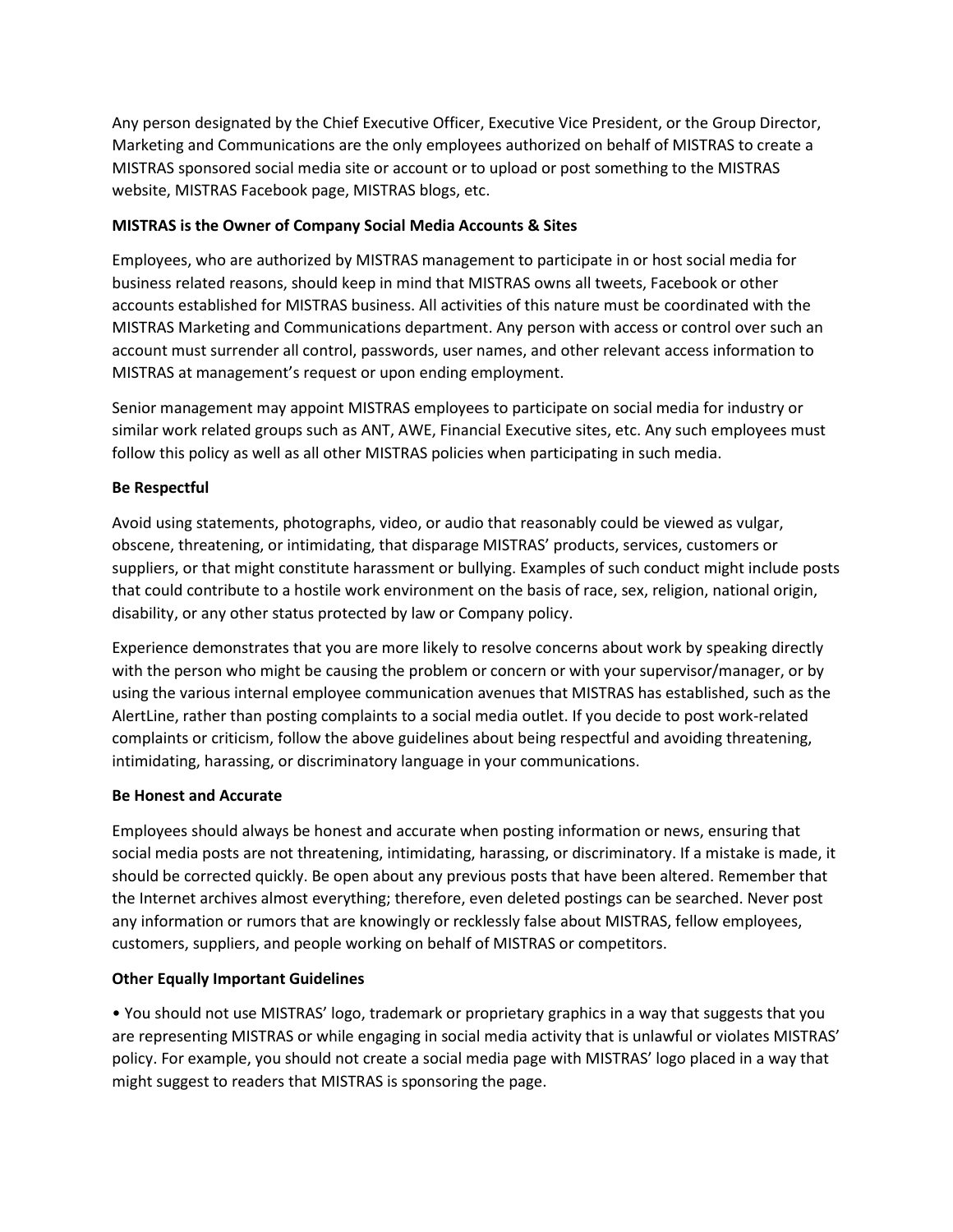• Respect financial disclosure laws. It is illegal to communicate or give a "tip" on inside information to others so that they may buy or sell stocks or securities. Such online conduct may also violate MISTRAS' Confidentiality Policy.

• Do not create a link from a personal blog, website or other social networking site to a MISTRAS website without identifying yourself as a MISTRAS employee.

• You may express only personal opinions. You shall not represent yourself as a spokesperson for MISTRAS unless you have been so delegated by senior management specifically for this purpose. If MISTRAS is a subject of the content you are creating, you must be clear and open about the fact that you are an employee of MISTRAS and make it clear that these are your personal views and they do not represent those of MISTRAS, fellow employees, customers, suppliers, or others working on behalf of MISTRAS. If you publish a blog or post something online related to the work you do, you must make it clear and conspicuous that you are not speaking on behalf of MISTRAS. It is best to include a disclaimer such as, "The postings on this site are my own and do not necessarily reflect the views of MISTRAS."

• The Federal Trade Commission requires that endorsements be truthful and not deceptive. If your social media activity endorses MISTRAS' products or services, i.e., expresses opinions, beliefs, findings or experiences concerning MISTRAS' products or services, you must disclose your name and position with MISTRAS.

### **Using Social Media at Work**

Refrain from using social media while on work time or on MISTRAS-issued equipment, unless it is workrelated as authorized by a supervisor/manager or consistent with the Computer, E-Mail, and Internet Usage Policy. Do not use MISTRAS email addresses to register on social networks, blogs or other online tools utilized for personal use.

### **Retaliation is Prohibited**

MISTRAS prohibits taking negative action against any employee for reporting a possible deviation from this policy or for cooperating in an investigation. Any employee who retaliates against another employee for reporting a possible deviation from this policy or for cooperating in an investigation will be subject to disciplinary action up to and including termination.

### **Media Contacts**

Employees should not speak to the media on MISTRAS' behalf. All media inquiries should be directed to the CEO, COO, or CFO of the Company. Only the CEO, COO or the CFO are authorized to speak on MISTRAS behalf, including on social media.

### **Discipline for Breach of Policy Guidelines**

Employees who breach these guidelines with respect to postings, disclosures, statements or other communications on social media regarding MISTRAS will be subject to disciplinary action up to and including termination.

### **Further Information or Inquiries**

If you have questions or require further guidance, contact the Human Resources Department.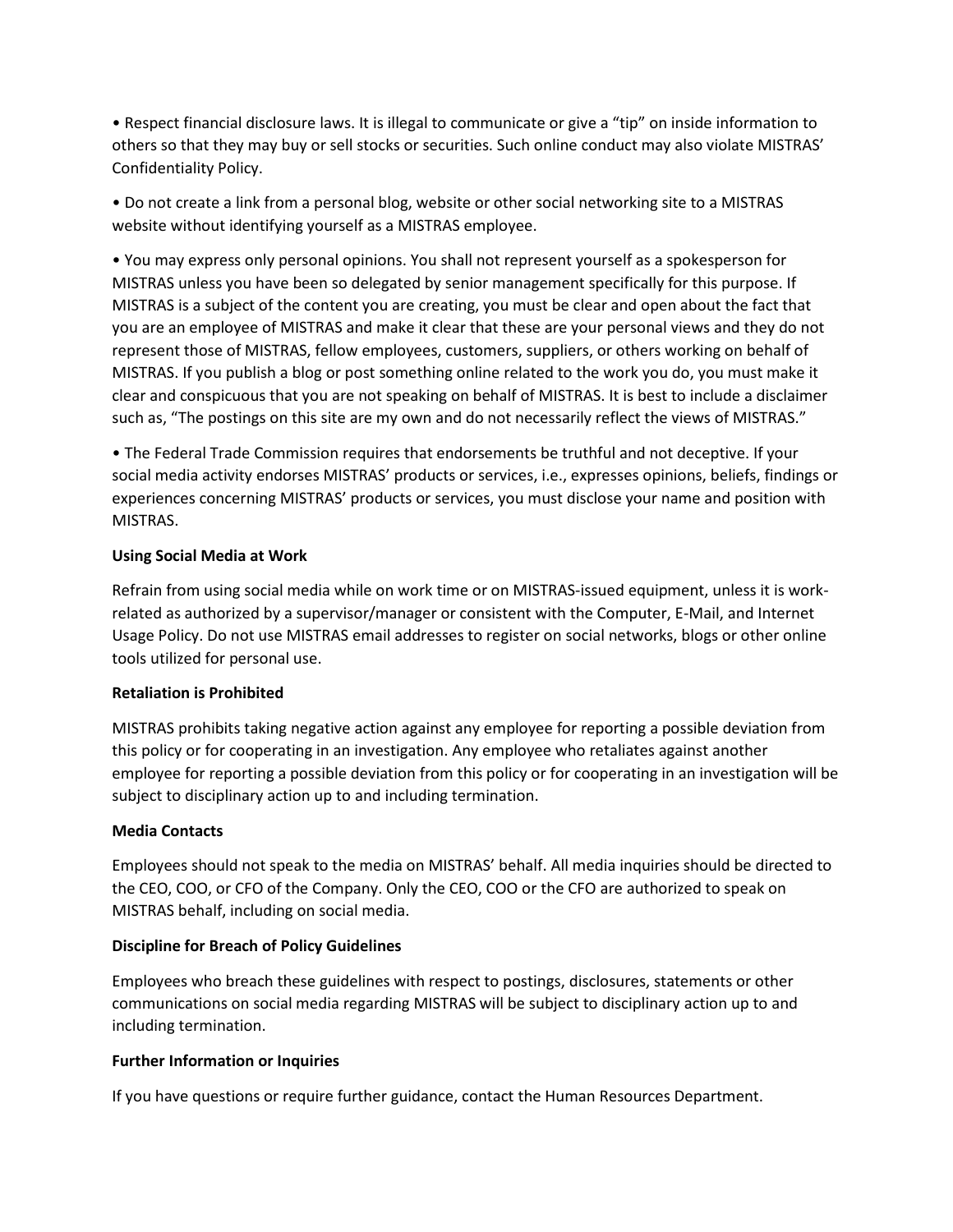## **USE OF COMPANY EQUIPMENT AND VEHICLES**

Company equipment and vehicles are essential in accomplishing job duties and are expensive and may be difficult to replace. When using Company property, employees are expected to exercise care, perform required maintenance, and follow all operating instructions, safety standards, and guidelines.

An employee must notify his or her supervisor/manager if any equipment, machines, tools, or vehicles appear to be damaged, defective, or are in need of repair. Prompt reporting of damage, defects, and the need for repairs could prevent deterioration of equipment and possible injury to employees or others. The employee's supervisor/manager can answer any questions about an employee's responsibility for maintenance and care of equipment or vehicles used on the job.

The improper, careless, negligent, destructive, or unsafe use or operation of equipment or vehicles, as well as excessive or avoidable traffic and parking violations, can result in disciplinary action, up to and including termination of employment. Employees are responsible for all fines and tickets due to traffic or parking violations.

## **TOBACCO USE**

In keeping with MISTRAS' intent to provide a safe and healthy work environment, smoking, vaping and use of e-cigarettes and tobacco products in the workplace is prohibited except in those outside locations that have been specifically designated as smoking areas, in compliance with applicable law.

This policy applies equally to all employees, customers, and visitors. Smoking is only allowed outside of buildings, in designated smoking areas that are far enough away from doors and windows that open to comply with applicable law. Employees must be of legal age to use tobacco products in these designated areas.

### **WORKPLACE VIOLENCE**

MISTRAS is committed to providing a safe, healthy workplace that is free from violence or threats of violence. This includes freedom from any violent or potentially violent behavior that arises from or occurs in the workplace that affects Company employees. This policy applies to all work locations, regardless of whether the location is owned and/or controlled by MISTRAS, including offices, work sites, vehicles, and field locations.

### **Prohibited Behavior**

The safety and security of employees is of vital importance to MISTRAS. Therefore, the Company has adopted a zero-tolerance policy concerning workplace violence. Threats or acts of violence—including intimidation, bullying, physical or mental abuse and/or coercion—that involve or affect company employees or that occur on the Company's premises, will not be tolerated.

The prohibition against threats and acts of violence applies to all persons involved in the operation of the Company, including, but not limited to, Company employees and other personnel, contract and temporary workers, consultants, contractors, customers, vendors, visitors and anyone else on the Company's premises.

Violations of this policy by an employee will result in disciplinary action, up to and including termination from employment.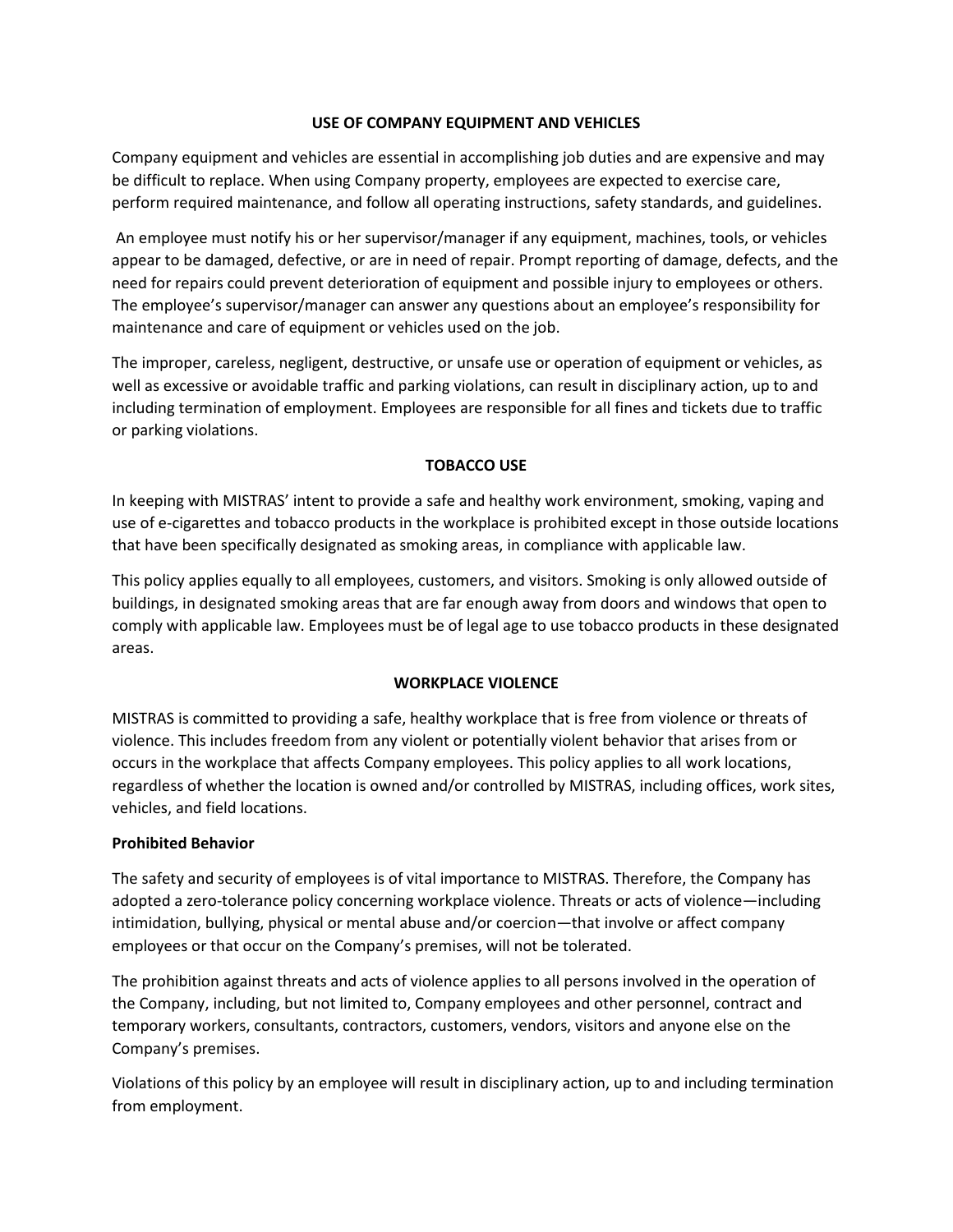Workplace violence is any intentional conduct that is sufficiently severe, abusive or intimidating to cause an individual to reasonably fear for his or her personal safety or the safety of his or her family, friends and/or property such that employment conditions are altered or a hostile, abusive or intimidating work environment is created for one or several employees. Violent or threatening behavior can include, but is not limited to, physical acts, oral or written statements, menacing or threatening telephone calls, stalking, violent horseplay, threats of physical harm toward an employee or an employee's family or friends, communicating an endorsement of an unlawful or inappropriate act with a firearm or intentional destruction of MISTRAS' or another's property. Behavior that one person may consider "just joking around" may be threatening or intimidating to someone else.

MISTRAS prohibits the possession of weapons and/or firearms on Company premises, inside Company buildings or on one's person. This prohibition applies to employees with a lawful permit to carry openly and to carry concealed. This prohibition extends to parking facilities associated with any MISTRAS work location except as prohibited by law.

### **Reporting Requirements**

All Company employees must cooperate to maintain a safe work environment. Individuals should report to their supervisor/managers any incidents of violent, threatening, or intimidating behavior in the workplace, or other violations of this policy whether or not those involved are Company employees. In the event of imminent danger, employees should call 911 or other first responders when safe to do so.

## **MISTRAS' Response to Allegations**

All incidents will be promptly and thoroughly investigated. To the extent possible, all information will be kept confidential to the extent practicable. Pending investigation, employees alleged to have been involved in misconduct may be placed on leave, with or without pay, and may be subject to a fit-for-duty examination prior to returning to the workplace in accordance with applicable law. Individuals who have been found to have violated this policy may be removed from the premises, and may be subject to dismissal or other disciplinary action, arrest and/or criminal prosecution.

In addition, employees who have a restraining order that applies to Company locations must disclose this to their supervisor/managers or the Human Resources Department.

### **PERSONAL PROTECTIVE EQUIPMENT**

Employee safety is important to MISTRAS. Personal Protective Equipment ("PPE") will be provided to an employee when and as appropriate to mitigate exposure and to maximize safety as required by regulations; for example, fall protection harnesses, respirators, cartridges and eye protection may be needed for certain work conditions. If Fire Retardant Clothing ("FRC") is required at customer locations or hazard assessment, such clothing will also be provided. Employees must comply with all PPE requirements, including those set by our clients.

When FRC is required, MISTRAS will provide the appropriate quantity based on environmental and work conditions. Additionally, employees are welcome to purchase additional FRC or other PPE at their discretion; however, employee purchased PPE must be, at a minimum, equivalent to that purchased by the Company. For additional information on proper PPE, please see the Company Safety Policy.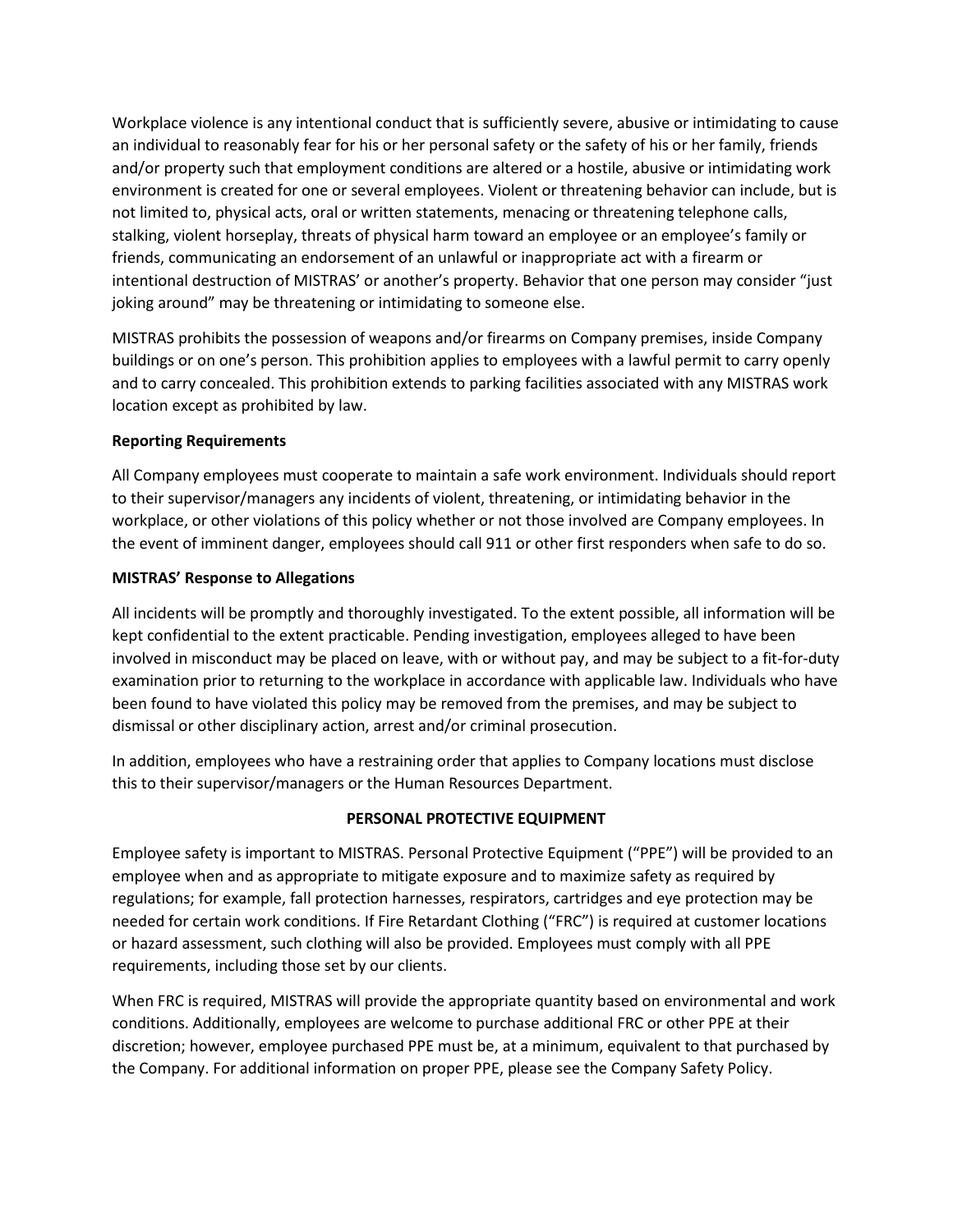All PPE provided to employees are required to be maintained in a manner consistent with that directed by the manufacturer and any policies or procedures established by MISTRAS. If an employee terminates employment with MISTRAS, the employee must immediately return Company provided PPE and/or FRC. Failure to return company property could result in required payment for expenses. Additionally, if the PPE and/or FRC are damaged intentionally or due to negligence, the employee will be responsible for replacement of the damaged equipment, as permitted by law.

## **JOB-RELATED TRAINING AND CERTIFICATION**

From time to time the Company may require that an employee attend in-house or outside training sessions or educational courses at the Company's expense. An employee may also request specific training directly related to the employee's current job functions. An employee's supervisor/manager will determine the appropriateness of the training program. In most cases, an employee will be required to sign an education agreement form. Should employment be voluntarily or involuntarily terminated (other than for a reduction in force) within a two (2) year period from the date of the agreement, the employee may be responsible to repay the advanced training costs incurred by the Company.

Education agreement forms are forwarded to the Human Resources Department for final approval. Please note that certain education expenses may be taxable income events for employees, employees should consult with their tax advisers about any questions regarding the taxation of such payments.

## **EMPLOYEE SERVICE AWARDS PROGRAM**

MISTRAS recognizes that our greatest strength is the dedication and commitment of our employees. MISTRAS strives to recognize and reward those employees who exhibit these attributes.

With this in mind, MISTRAS has established an Employee Service Awards Program for all employees. Service Awards are granted to employees on their fifth, tenth, fifteenth, twentieth, twenty-fifth (and so on) anniversaries of service with the Company. If an individual becomes a MISTRAS employee as a result of a merger or acquisition, the employee's original date of hire with the acquired company is recognized for the service awards program.

Service awards are granted on a monthly basis for those employees with recognized anniversaries in that month. Employees must be employed at the time the award is presented to be eligible to receive the award.

### **EMPLOYEE ASSISTANCE PROGRAM**

The Employee Assistance Program ("EAP") is a counseling and referral service available to aid employees in dealing with problems that might have an impact upon their work and personal lives. EAP services are available to all regular fulltime employees and their dependents.

The EAP provides services at no cost to employees in the areas of assessment and counseling for employees and/or their dependents. In addition, an EAP counselor will also advise employees of any additional costs which may be covered and paid under their health insurance plans.

Please contact the Corporate Benefits Department to receive more information on our company EAP Program.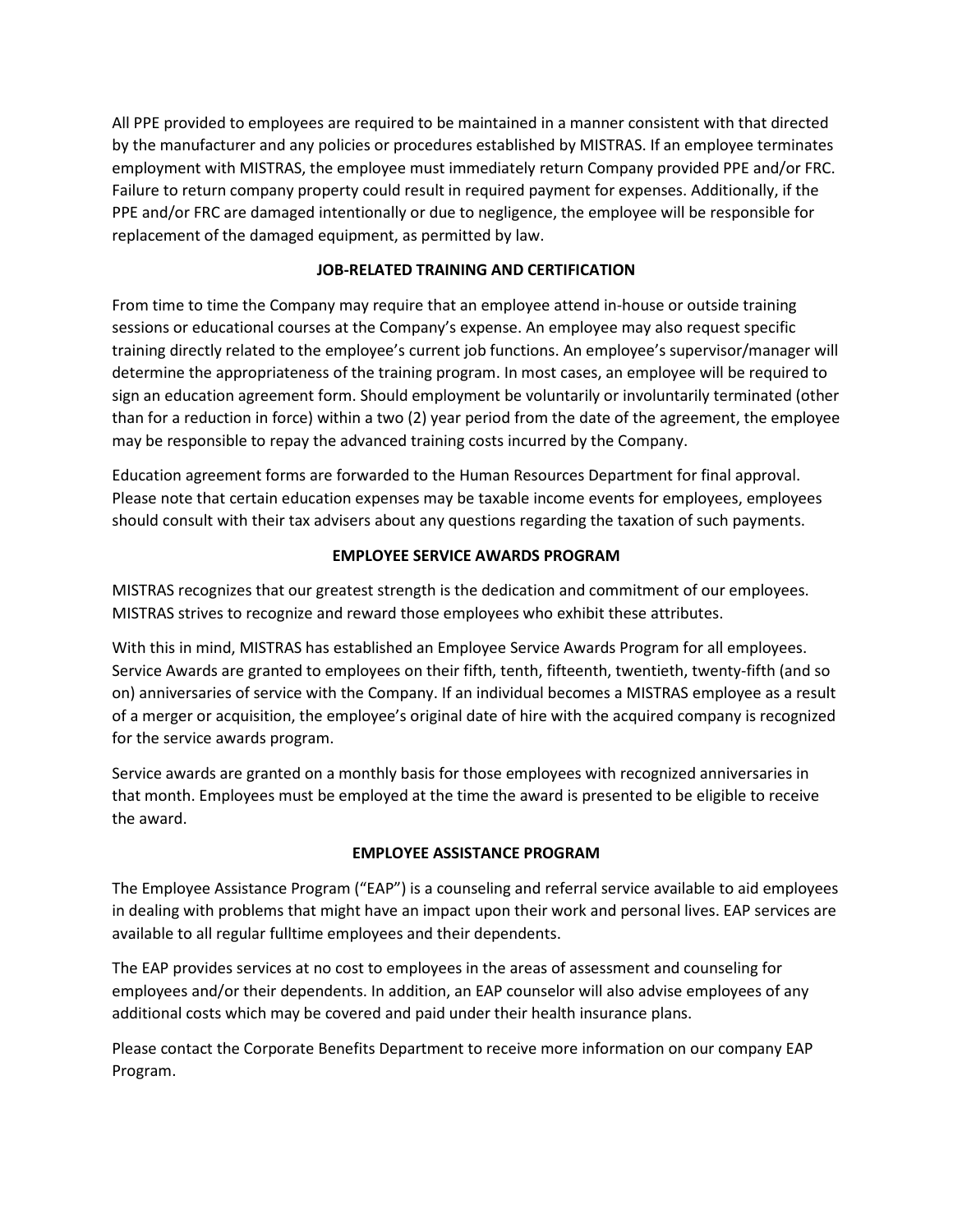#### **SAFETY**

MISTRAS is committed to providing a safe and healthy work environment for employees, customers, and visitors. Further, it is the purpose of this policy to:

• Be in full compliance with all Federal, State and Local regulations as related to the business interests of MISTRAS.

• Apply safe practices in the procurement, marketing, utilization and disposal of product and services as dictated by locations, conditions and circumstances to all jobs.

- Continuously strive to improve safety performance.
- Take into account any and all public safety concerns or comments received by MISTRAS.

• Review and update safety-related objectives, policies, and performance during the management review process.

The success of this policy depends on the alertness and personal commitment of all employees. MISTRAS provides information to employees about workplace safety and health issues through regular internal communication channels such as supervisor/manager-employee meetings, bulletin board postings, memos, or other written communications.

Each employee is expected to obey safety rules and to exercise caution in all work activities. Employees must immediately report any unsafe condition to the appropriate supervisor/manager. The following violations of this policy are not tolerated by MISTRAS, and employees who engage in such conduct are subject to discipline up to and including termination of employment:

- Violations of safety standards.
- Causing hazardous or dangerous conditions and/or situations.
- Failing to report or, where appropriate, remedy such situations.

Employees must also comply with the Company's Life Saving Rules. Employees should speak with their supervisor to obtain a copy of the Life Saving Rules.

Employees must immediately report accidents that result in injury, regardless of how insignificant the injury may appear. Employees are to immediately notify their supervisors/managers and/or the Corporate Compliance and Human Resources Departments. Additionally, MISTRAS has established the MISTRAS Safety Hotline to assist with the identification and elimination of workplace hazards and promote the safety and health of our employees and customers. This hotline may be used to report a hazardous workplace condition or safety violation or concerns.

All employees must report any unsafe conditions they observe their supervisor/ manager.

### **RADIATION SAFETY POLICY**

The Company has a radiation protection program. It is the responsibility of all employees who are in any manner involved with radiography, radiation emitting equipment or radioactive materials to fully understand and abide by the rules and regulations pertaining to radiation protection.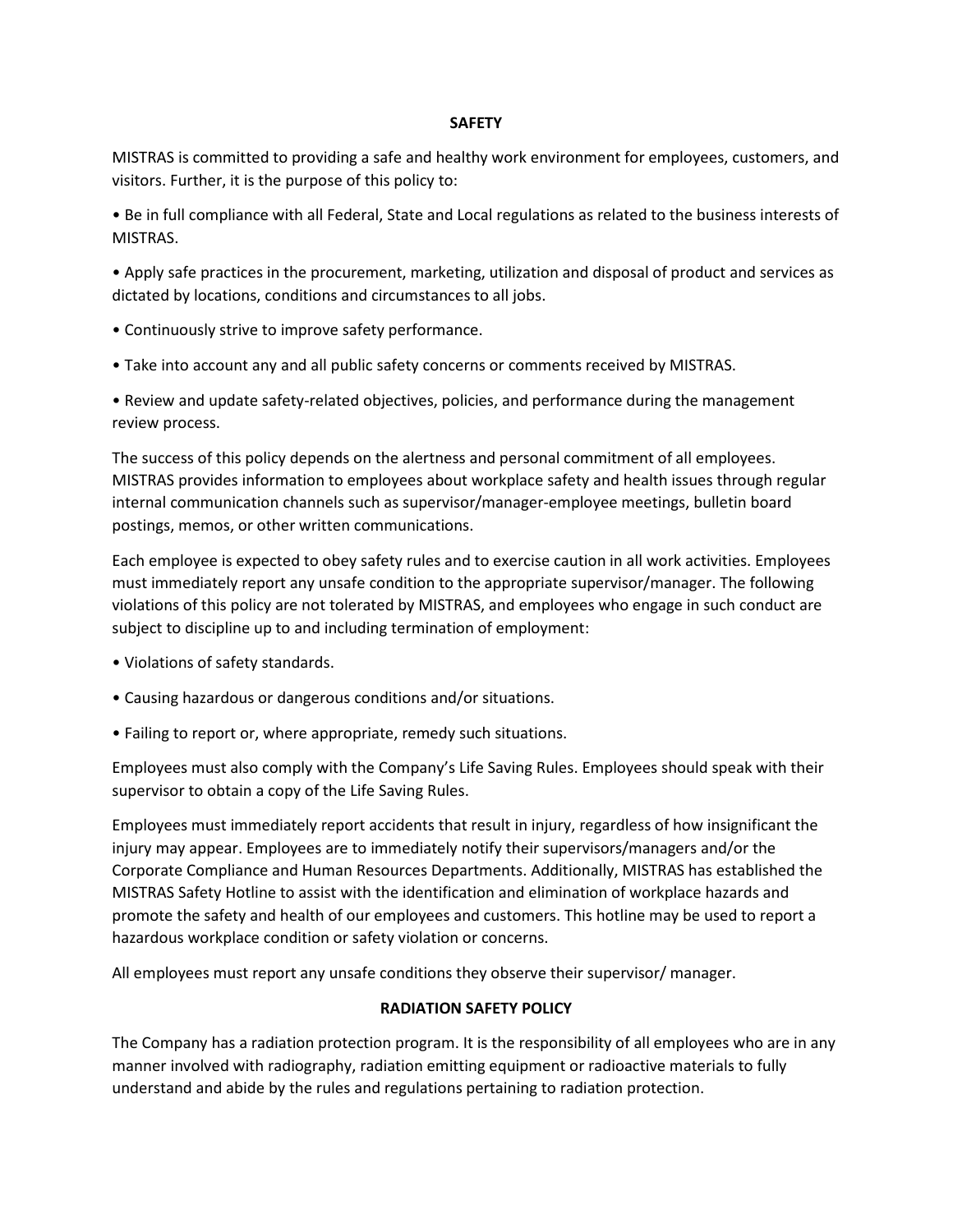The Company has implemented a radiation safety operating and emergency procedure that must be used in all matters relating to the use of and protection from licensed devices that emit radiation. Each employee required to work in designated radiation areas will receive training in those areas. In addition, the training will encompass all governmental regulations related to radiation safety.

MISTRAS may immediately terminate the employment of employees who violate the Company's radiation safety program.

Employees who witness violations of the Company's radiation safety program are encouraged to report the violations to the Company without fear of retaliation. Employees may contact MISTRAS' confidential hotline to report a concern.

# **VEHICLE USE AND SAFETY**

Any employee who operates Company owned or leased vehicles shall be required to produce a valid driver's license prior to operating the vehicle, and periodically during employment. For safety purposes, the Company may obtain and review motor vehicle/driving-record information about any employee prior to, and at any time during, employment. The Company may use this information to decide whether an employee may drive Company vehicles.

Employees must immediately notify their supervisors/managers of any changes to the status of their driver's license. Employees must comply with all of MISTRAS' vehicle safety policies. Failure to do so may result in corrective action, up to and including termination.

Employees may be subject to corrective action up to an including termination of employment for unsafely operating Company vehicles. Violations of the Company's Drug and Alcohol Policy while operating a Company vehicle may result in immediate termination of employment.

Employees must follow all state driving laws, rules and regulations while driving a Company vehicle.

# **Distracted Driving/Mobile Device Use**

Employees should not use a hand-held mobile phone while driving a MISTRAS owned/leased or personally owned vehicle while conducting MISTRAS business. However, if necessary, the following exceptions are authorized unless prohibited by State law:

• Mounted hands-free device within arm's reach from a seat-belted position, with a speaker function and one-touch dialing.

• Wired or wireless earphone with one-touch or voice-activated function, unless prohibited by local regulations.

Approved wireless devices should be ready prior to commencing driving, thereby preventing any unnecessary distractions caused by reaching for the headset or earpiece, manipulating audio controls, etc., all of which should be avoided. Calls while operating a vehicle should be limited to only those calls that are essential. Texting and manual operation of a global positioning system (GPS) while driving is prohibited. Texting means the manual entry of alphanumeric text into, or reading text from, a mobile device. This includes, but is not limited to, accessing the internet, short messages, pressing more than a single button to initiate or terminate a voice communication using a mobile telephone, or engaging in any other form of electronic test retrieval or entry. Inputting information on a GPS or navigation system